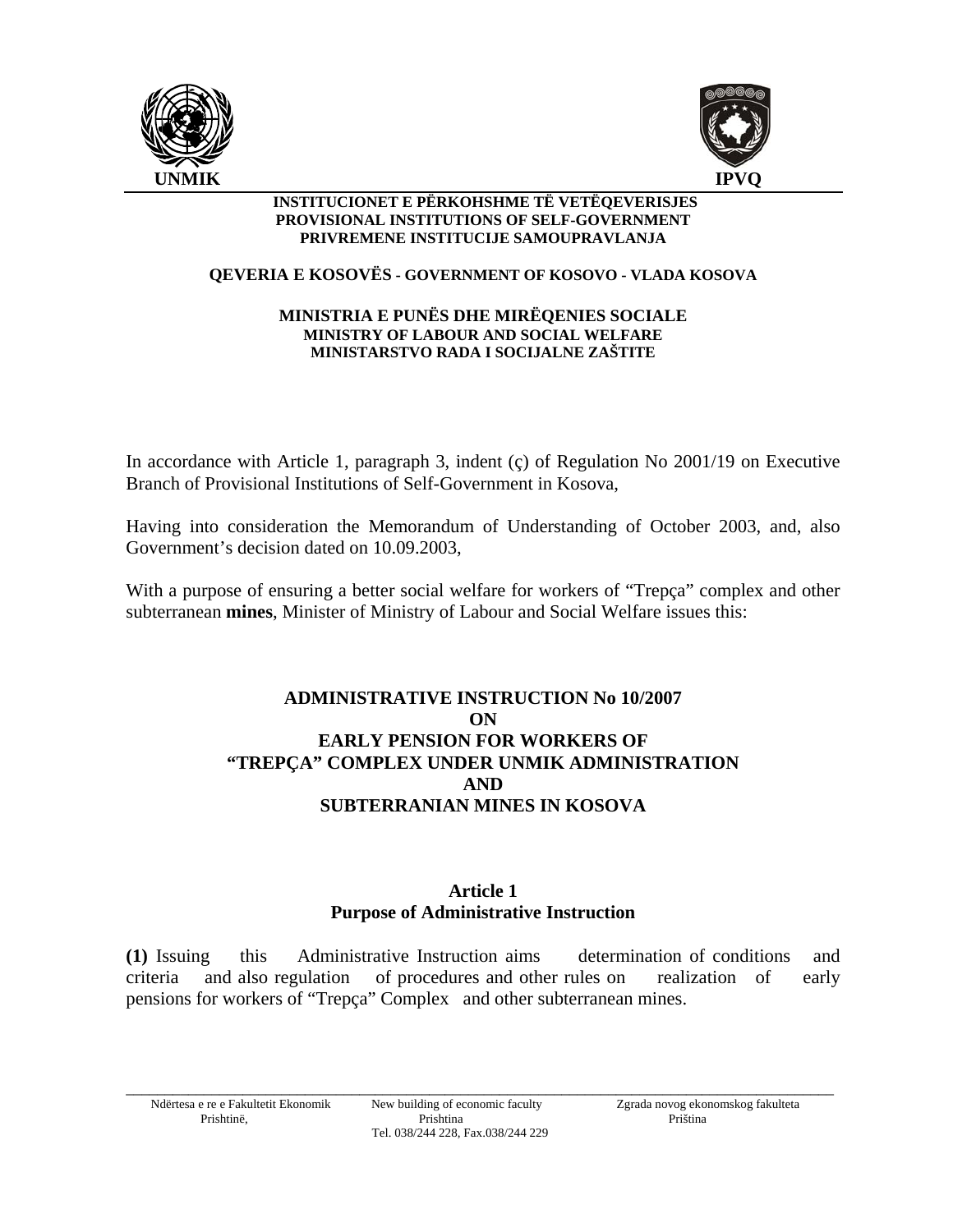## **Article 2 Conditions and criteria for benefiting from early pensions**

**(1)** Beneficiaries of early pension shall

be all workers of Trepça under UNMIK administration and other subterranean mines who meet following conditions and criteria:

- **1.** Attained the age of 50-65 years old.
- **2.** Workers employed in the mine who became disabled for work (invalid) because of change in their health condition, which changes can not be cured with further medication, where the ability for work is decreased at the level of more than a half of the general ability for work.
- **3.** Have ten (10) or more years of experience in "Trepça" complex or other mines.
- **4.** Be a permanent resident of Kosova.
- **5.** Should not be beneficiary of any other financial scheme paid from Kosova Consolidated Budget.
- **6.** That does not ensure any other incomes from regular employment in Kosova, and also abroad, even in any other form of self-employment.
- **7.** Have terminated working contract with "Trepça" complex and other mines and also had apostasy from benefits or further payments from employer.
- **8.** In person should withdraw early pension from corresponding bank account,
- **9.** To prove working disability by presenting the Medical Committee evaluation of Pension Administration Department of MLSW.

**(2)** Persons who do not fulfill these conditions and criteria at the enforcement day of this Instruction, they will gain the right when they meet conditions and criteria of selection.

# **Article 3 Applying procedures for early pension**

**(1)** Each worker of "Trepça" complex and subterranean mines in Kosova, who meets conditions and criteria for an early pension according to the preceding article, shall submit a request to "Trepça" complex Management.

**(2)** "Trepça" complex Management in accordance with conditions and criteria determined by this Administrative Instruction carries out selection of early pension gainers.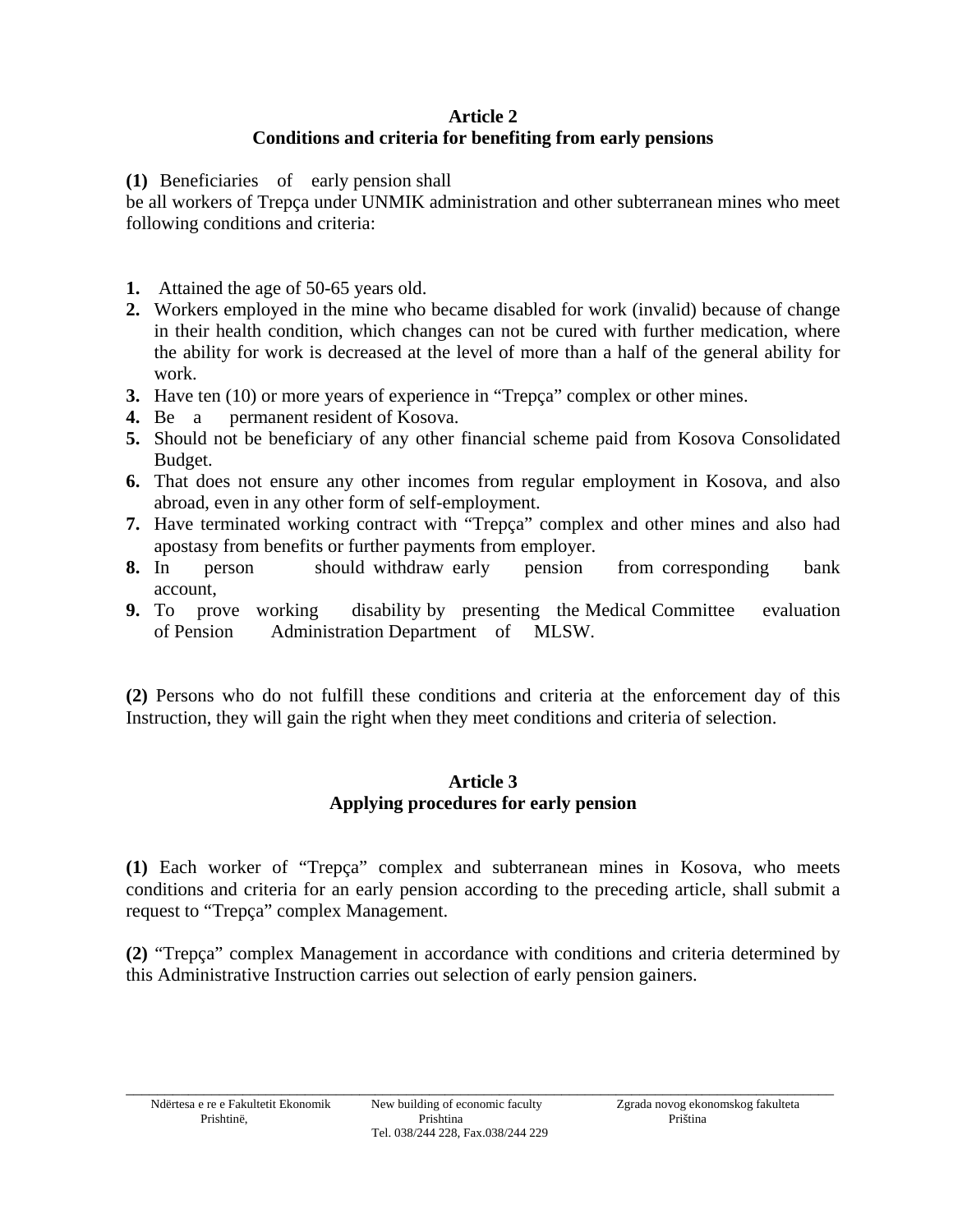**(3)** For selected persons, "Trepça" complex Management compiles beneficiaries' registry for present pension, of which in foreseen deadline proceeds it to the Pension Administration Department of MLSW.

**(4)** No one can be added to the registry of selected persons during the process of this program if conditions and criteria determined by present Administrative Instruction are not met.

**(5)** Registry of selected persons as gainers of early pensions should contain: name and surname of pension gainer, birthday, exact address of residence and UNMIK personal ID card.

#### **Article 4 Procedures of early pensions administration**

**(1)** After receiving the requests of applicants for early pensions, the complex management "Trepça" is obliged that completed files for each applicant of early pension, to proceed them for further administration and verification in Regional Centers of DPAK in Mitrovica, Prishtina, Gjilan and other centers in competence.

**(2)** For proceeding and delivery of user's files for early pensions, in Regional Centers of DPAK of MLSW, from the beginning of this pensional scheme until entry into force of this Administrative Instruction. MLSW and "Trepça" management will form a mutual commission which will take care for classification, collation, registration and transportation procedures of files in Regional Centers of DPAK in accordance with Law for archive and archival matters of Kosova.

**(3)** Dynamics of work accomplishment of initial files proceeding in Regional Centers of DPAK from administration of "Trepça" complex is 15 working days from the day of mutual commission forming of both institutions.

### **Article 5 Financial resources for early pension**

**(1)** Kosova Government will finance early pensions by monthly transfer of money from Ministry of Labour and Social Welfare in one of commercial banks in accordance with timelimits and determined conditions in the Memorandum of Understanding.

**(2)** For effective realization and successful scheme of early pensions, Management of "Trepça" complex for any change of situation, should inform the Pension Administration Scheme of MLSW.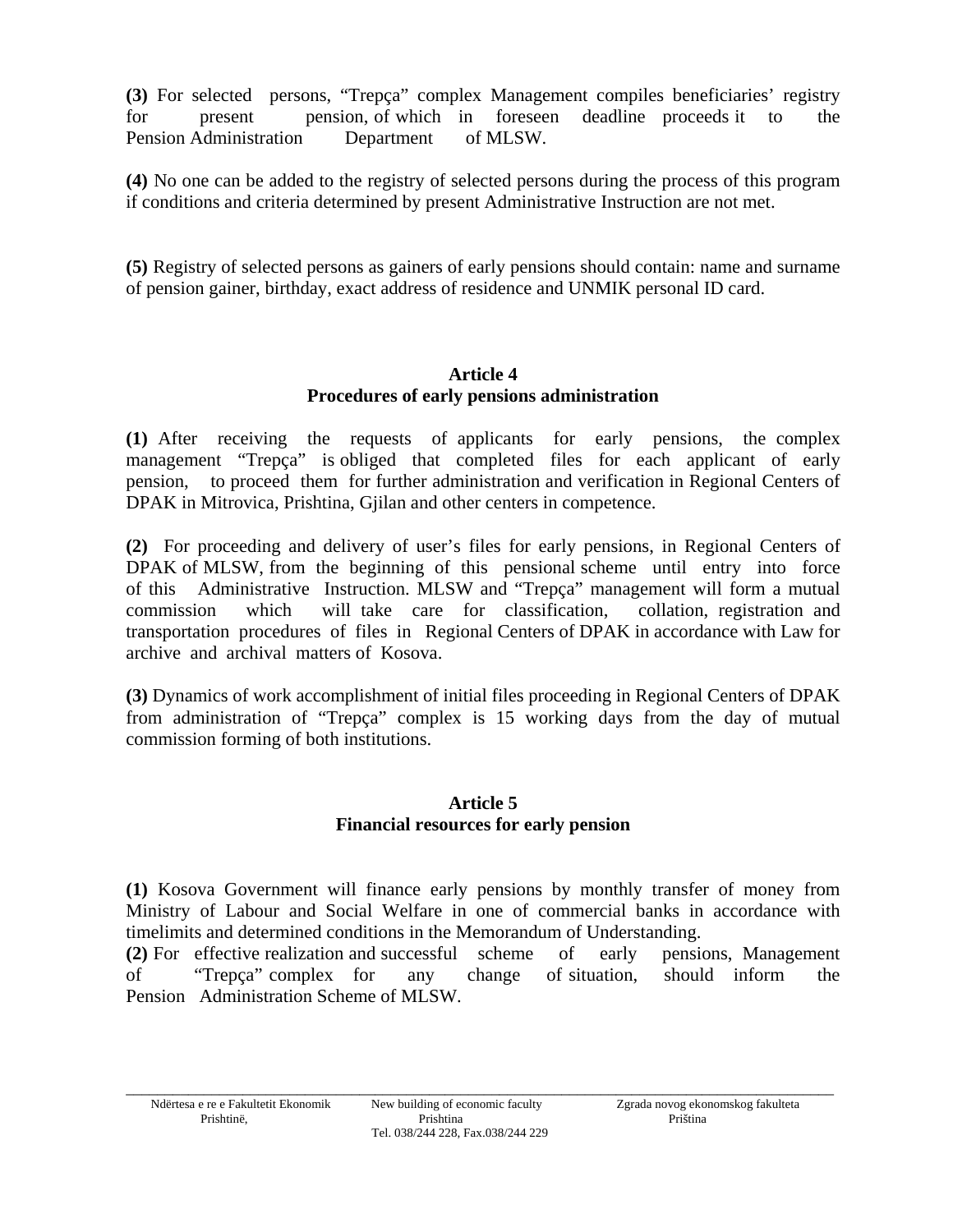**(3)** Payment of early pensions will be subjekt to financial control according to applicable rules of budgetary expenses.

## **Article 6 Early pension payments**

**(1)** Early pension is paid from Kosova Consolidated Budget; therefore this early benefit is foreseen because of impossibility of engaging at work of Trepça workers and not based on previous work.

**(2)** Monthly payment amount of early pension is 50€ (euro).

**(3)** These payments of early pension will be administered from Ministry of Labour and Social Welfare.

**(4)** Payments of early pension will be paid in monthly bases and the means delivered through authorized Bank where pensioners have their individual accounts will be paid in these amounts until the regulation of this issue by other legal or sub legal act issued from Kosova Government or Assembly.

#### **Article 7 Responsibilities for verification of early pensions**

**(1)** Ascertaining authority of the data presented from "Trepça" Management side and subterranean mines for beneficiaries of early pensions are officials of KPAD respectively officials of corresponding Regional Office of KPAD.

**(2)** Commercial banks are obliged to report on duration of the process of early pension payment in written forms until the 15-th of the following month.

# **Article 8 Deletion from the beneficiaries' data of early pension register**

**(1**) The beneficiary of an early pension who doesn't withdraw his pension within the time limit of 15 to 30 days, the pension will be returned to the Ministry bank account.

**(2)** The beneficiary of pension who) does not withdraw pension in time limit starting from one to three months will be deleted from the beneficiaries register of early pension.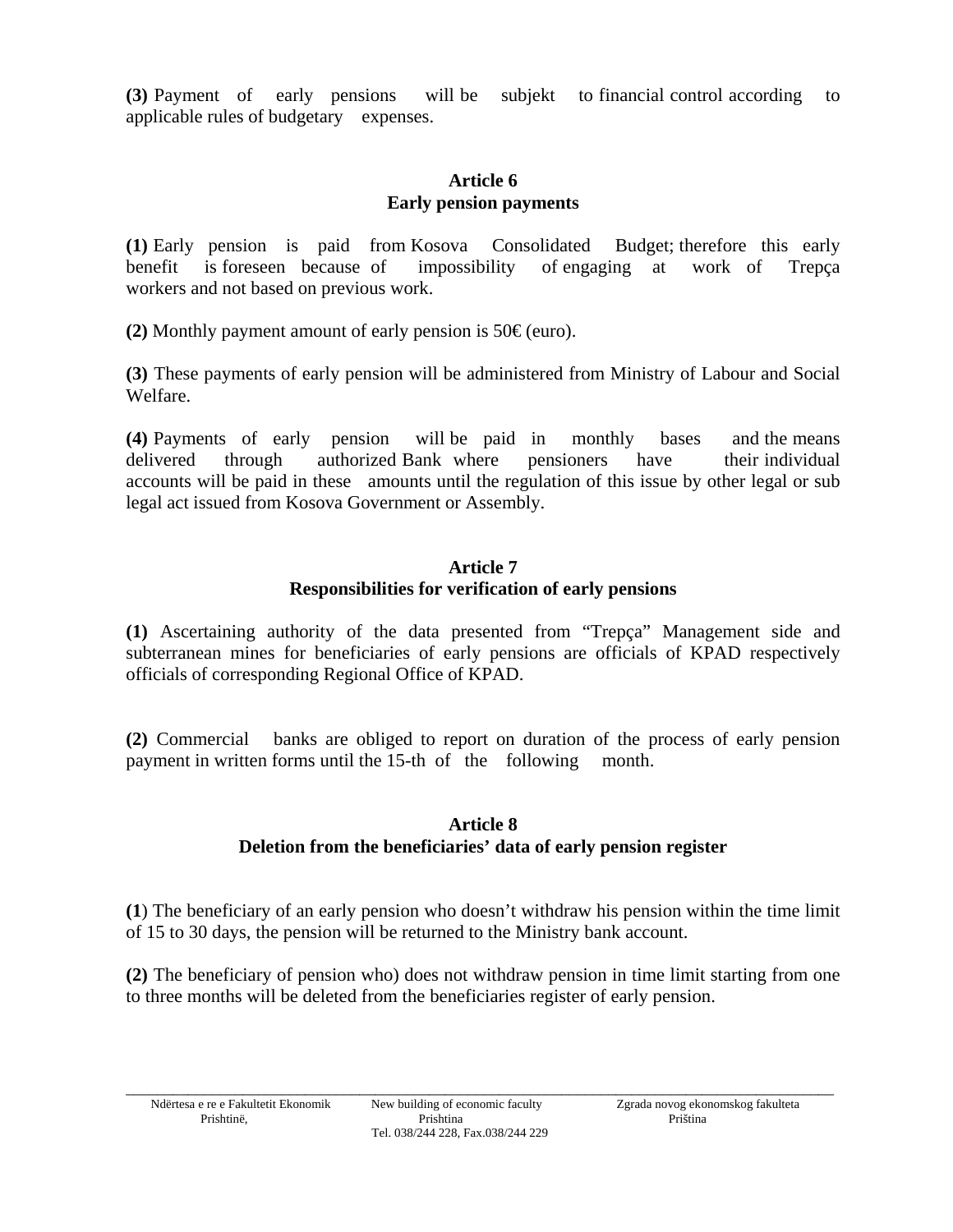**(3)** If the beneficiary of the pension who is erased from the register due to delay on withdrawal of the pension for the period of 3 monthy requests again to be a beneficiary of the pension he shall undergo all procedures determined by present Administrative Instruction.

## **Article 9 Authorizations on early pension withdrawal**

The beneficiaries that can not withdraw pension in personal due to their impaired health conditions, their pension can be withdrawn from their authorized person only when illnes is proved from a medical competent institution.

### **Article 10 Disinherit of early pensions**

Early pension of "Trepça" workers is voluntary and worker gains this right only if he/she applies.

Early pension is personal which means that after the death of the beneficiary the right to pension is not transferred to his/her family members.

### **Article 11 Conditions and criteria on gaining early pension**

For workers that are doubtful about them being abroad, besides personal ID card should be required from them also the declaration ascertained from the Court through which they prove that they are permanent Kosova residents.

### **Article 12 Other valid documents on this issue**

Besides this Administrative Instruction, concurrent and valid document on this issue will be also the Memorandum of Understanding achieved between Ministry of Labour and Social Welfare and "Trepça" Management under UNMIK Administration and Kosova Governmental Decisions on this issue.